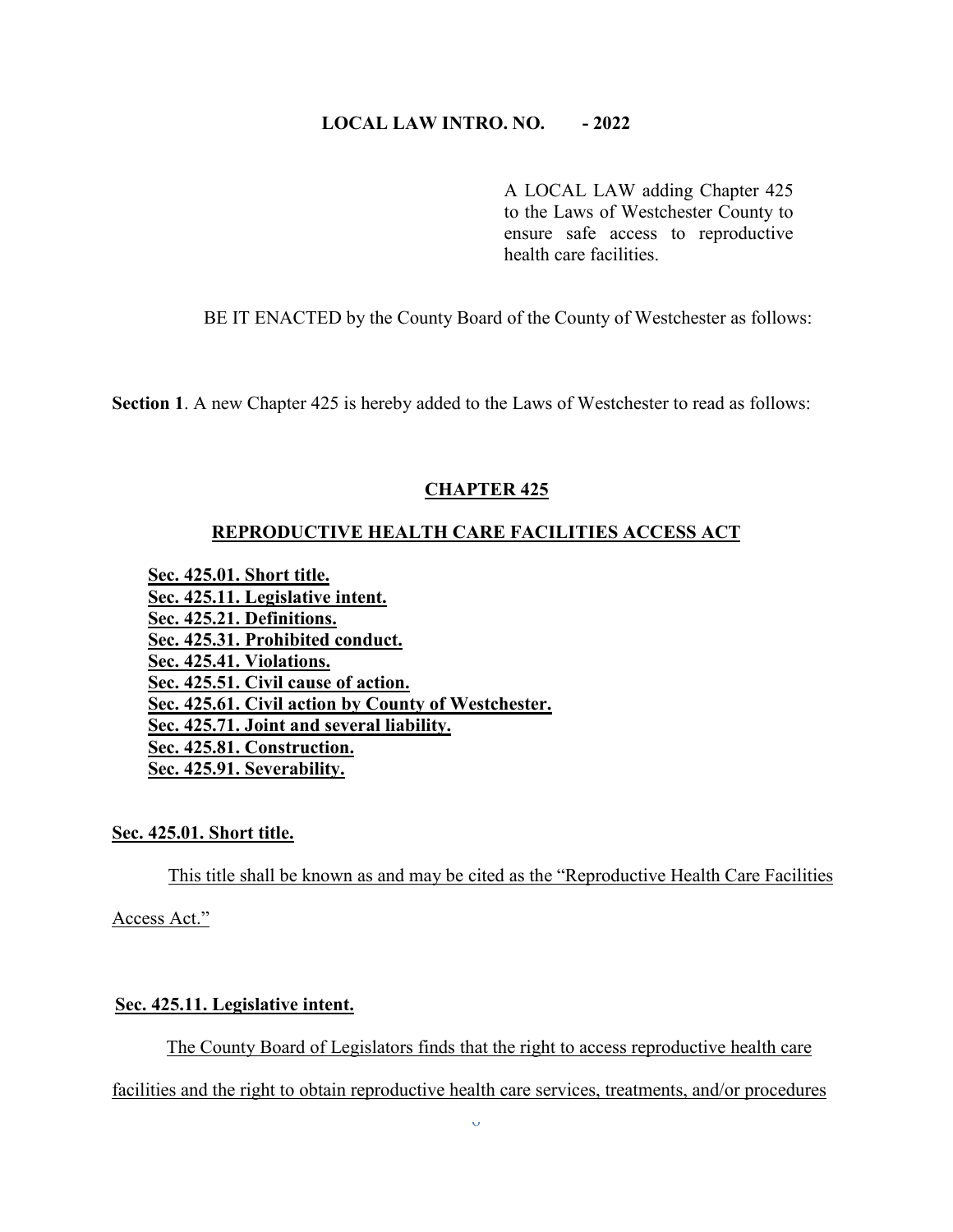are essential personal rights protected by state and federal law. Equally, the right to peaceably protest and express one's views is an essential right protected by state and federal law. Such actions include, but are not limited to, the right to speak, march, demonstrate, picket, pray, associate with others in expressive behavior, or engage in other activity protected by the First Amendment.

The County Board is aware that there are individuals and/or groups of individuals who may exceed the boundaries of lawful First Amendment expression by engaging in activities that prevent individuals from accessing reproductive health care facilities or obtaining reproductive health care services, treatments, or procedures, or by engaging in activities that unlawfully harass or intimidate individuals trying to access such facilities and services. Such activities unlawfully interfere with both the operators of reproductive health care facilities and all individuals seeking free entrance to and egress from such facilities.

The County Board finds that current law does not adequately protect reproductive health care facilities, and those who work in, seek access to, or obtain services from such facilities. Therefore, the County Board of Legislators has determined that it is appropriate to enact legislation to prohibit interference with accessing reproductive health care facilities and obtaining reproductive health care services, in order to: protect and promote the public health, safety, and welfare; ensure order; protect the freedom of access to reproductive health care facilities; protect the freedom to obtain reproductive health care services; promote the free flow of traffic in the public way; advance medical privacy and the well-being of patients seeking access to reproductive health care facilities and obtaining reproductive health care services; and safeguard private property. This proposed Local Law protects persons seeking access to reproductive health care facilities and services both inside facilities as well as outside said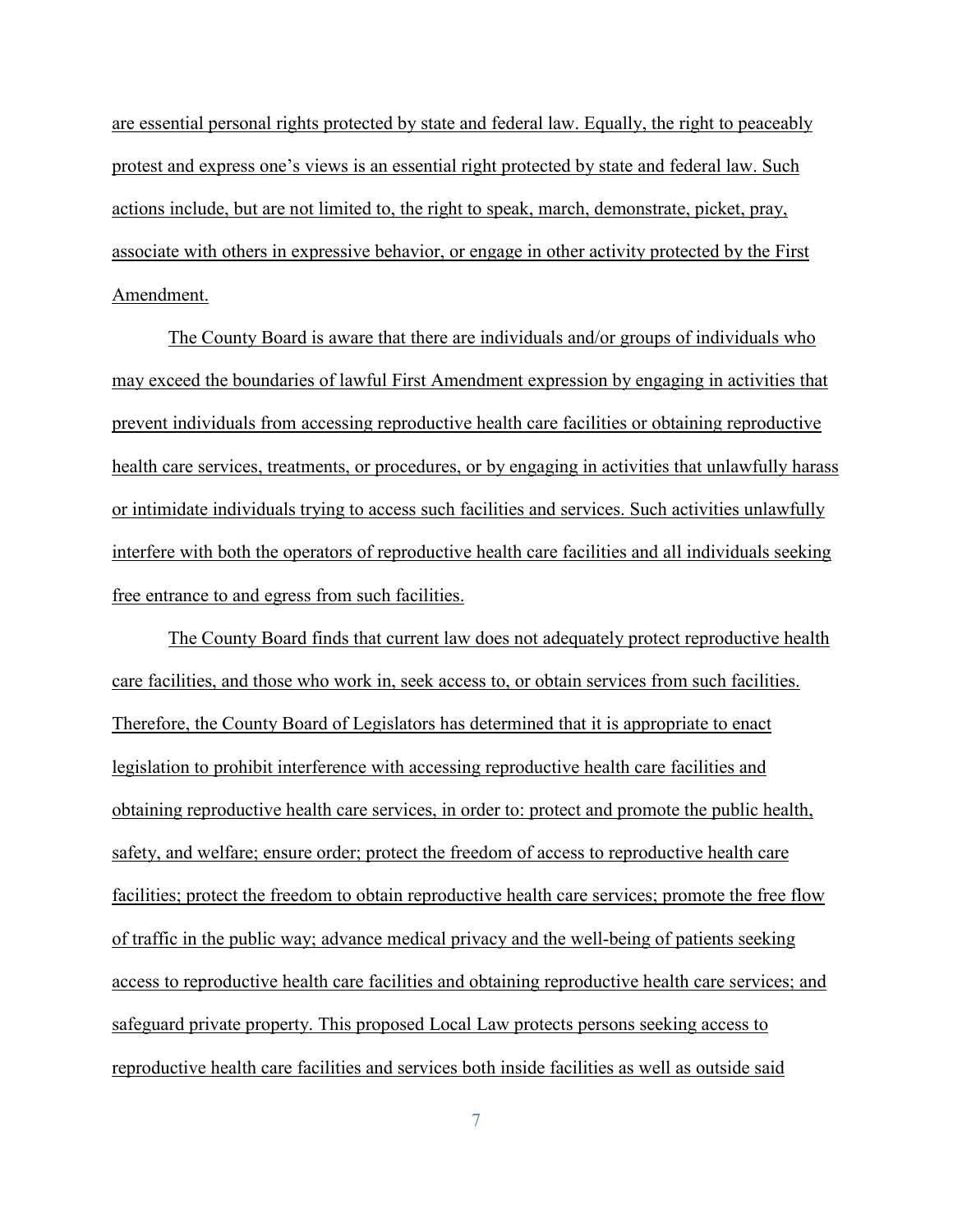facilities. The County Board finds that this Local Law does not prohibit conduct normally protected by the First Amendment. However, "true threats" and expression that takes place while trespassing on private property are not protected under the First Amendment. The right to engage in legitimate First Amendment activity does not shield individuals who trespass on private property or otherwise run afoul of the law. And to the extent any First Amendment conduct is affected by this Local Law at all, the law acts as a modest and reasonable time, place, and manner restriction that leaves ample room to communicate messages through speech and other protected First Amendment activity.

The County Board has further determined that persons harmed by such interfering conduct should be able to seek redress in the courts, including state courts, for injunctive relief, damages, and attorney's fees and costs, and that the County of Westchester should be able to obtain appropriate injunctive relief under this Local Law.

#### **Sec. 425.21. Definitions.**

Whenever used in this Chapter, the following words and phrases shall have the meanings indicated, unless the context or subject matter otherwise requires:

- a. "Approach" shall mean to move nearer in distance to someone.
- b. "Eight (8) feet" shall be measured from the part of a person's body that is nearest to the closest part of another person's body, where the term "body" includes any natural or artificial extension of a person, including, but not limited to, an outstretched arm or handheld sign.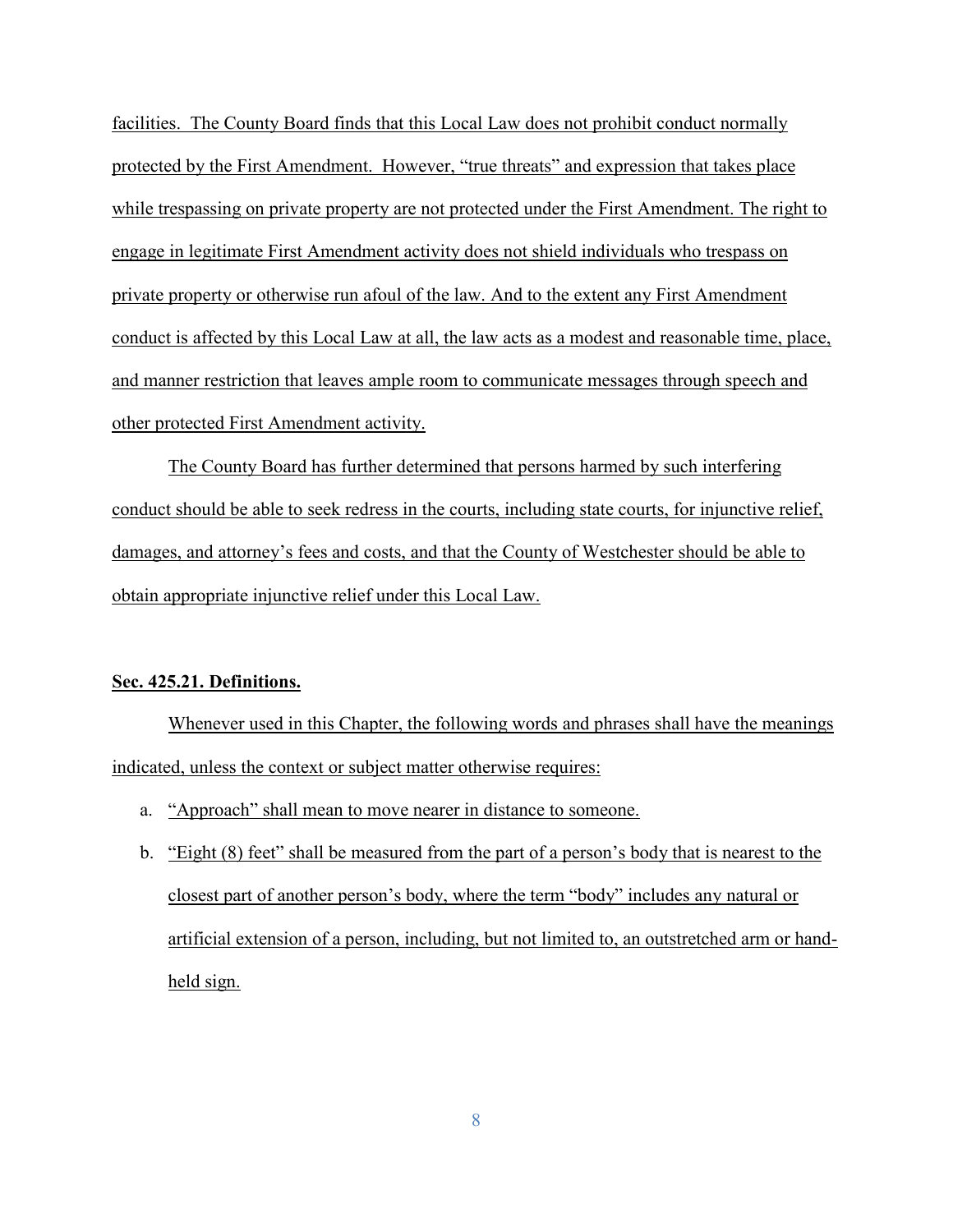- c. "Harass" shall mean to engage in a course of conduct or repeatedly commit acts that alarm or seriously annoy another person, where such conduct continues after a request to cease has been made.
- d. "Interfere with" shall mean to stop or to restrict a person's freedom of movement.
- e. "Intimidate" shall mean to place a person in reasonable apprehension of physical injury to such person or to another person.
- f. "Invitee" shall mean an individual who enters another's premises as a result of an express or implied invitation of the owner or occupant for their mutual gain or benefit.
- g. "Person" shall mean an individual, corporation, not-for-profit organization, partnership, association, group, or any other entity.
- h. "Physically obstruct or block" shall mean to physically hinder, restrain, or impede, or to attempt to physically hinder, restrain or impede, or to otherwise render ingress to or egress from, or render passage to or from the premises of a reproductive health care facility impassable, unreasonably difficult, or hazardous.
- i. "Premises of a reproductive health care facility" shall include the driveway, entrance, entryway, or exit of the reproductive health care facility, the building in which such facility is located, any parking lot in which the facility has an ownership or leasehold interest, and the entrance to any public parking lot that serves the reproductive health care facility and is located within one-hundred (100) feet of any door to that reproductive health care facility.
- j. "Reproductive health care facility" shall mean any building, structure, or place, or any portion thereof, at which licensed, certified, or otherwise legally authorized persons provide reproductive health care services.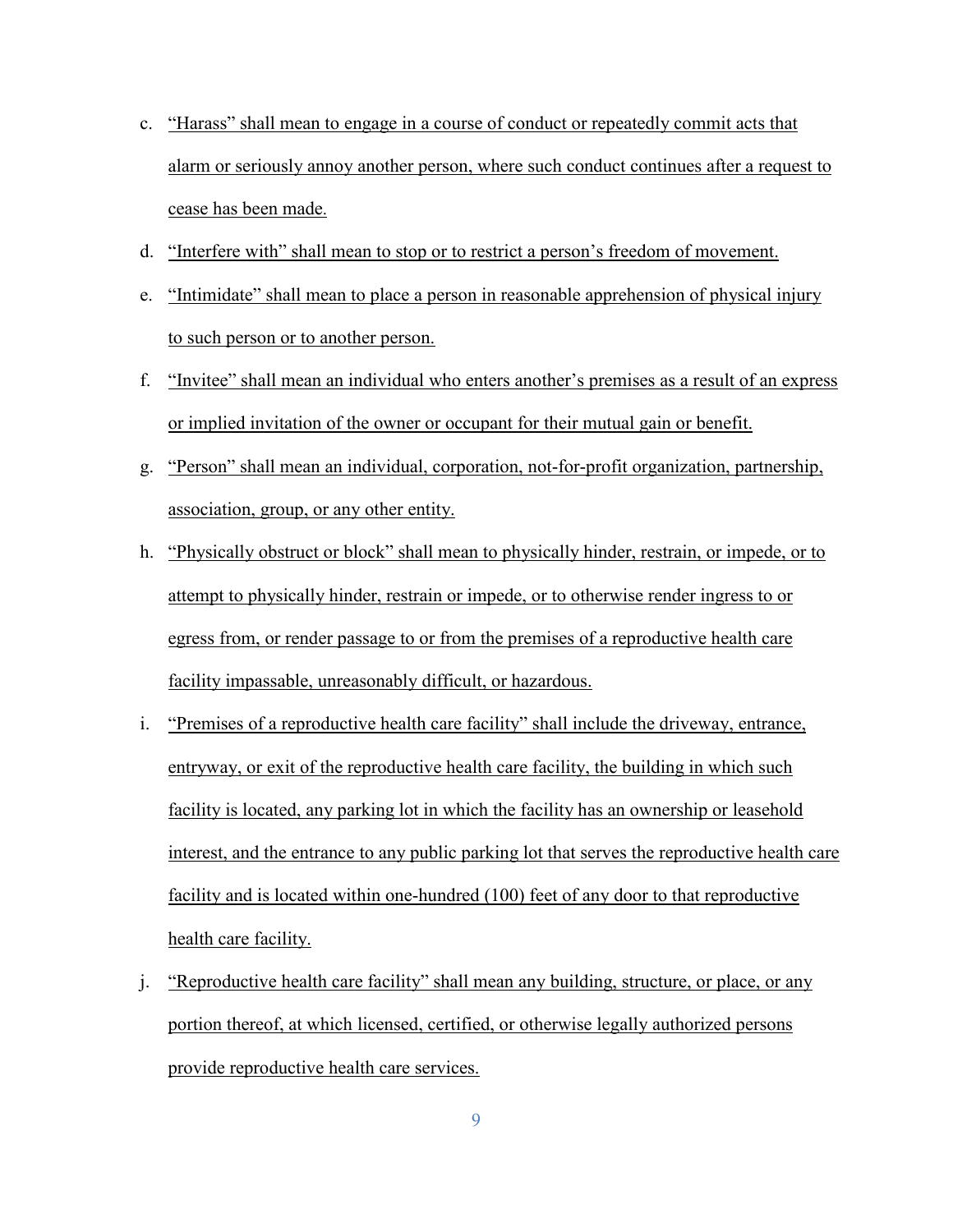k. "Reproductive health care services" shall mean medical, surgical, counseling, or referral services relating to the human reproductive system, including services relating to pregnancy or the termination of a pregnancy.

#### **Sec. 425.31. Prohibited conduct.**

It shall be unlawful for any person to do the following:

- a. knowingly physically obstruct or block another person from entering into or exiting from the premises of a reproductive health care facility, in order to prevent that person from obtaining or rendering, or assisting in obtaining or rendering, medical treatment or reproductive health care services; or
- b. strike, shove, restrain, grab, kick, or otherwise subject to unwanted physical contact or injury any person seeking to legally enter or exit the premises of a reproductive health care facility; or
- c. knowingly follow and harass another person within twenty-five (25) feet of the premises of a reproductive health care facility; or
- d. knowingly engage in a course of conduct or repeatedly commit acts within twenty-five (25) feet of the premises of a reproductive health care facility when such behavior places another person in reasonable fear of physical harm, or attempt to do the same; or
- e. by force or threat of force, or by physically obstructing or blocking, knowingly injure, intimidate, or interfere with, or attempt to injure, intimidate, or interfere with, another person in order to discourage such other person or any other person or persons from obtaining or providing, or assisting in obtaining or providing, reproductive health care services; or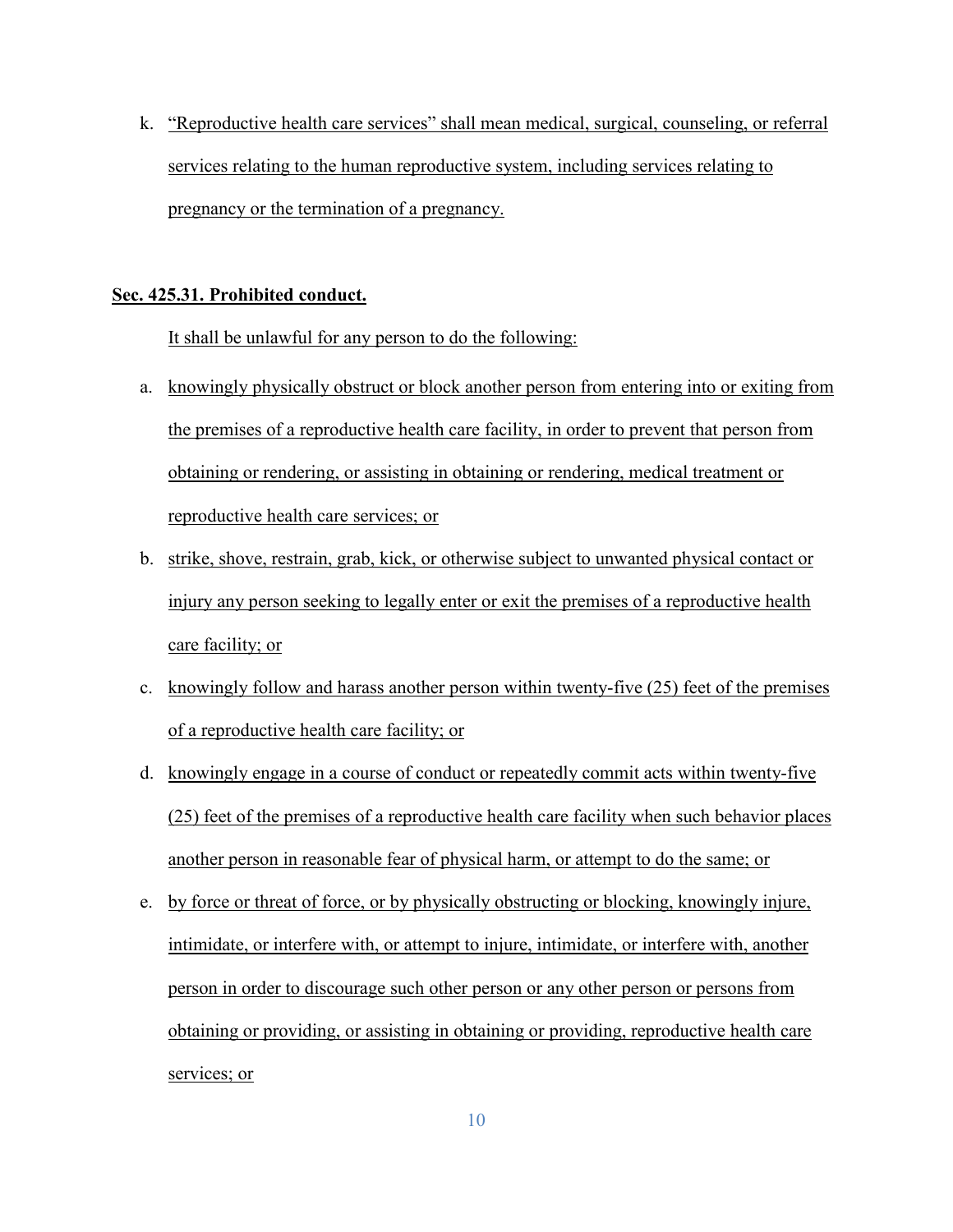- f. by force or threat of force, or by physically obstructing or blocking, knowingly injure, intimidate, or interfere with, or attempt to injure, intimidate or interfere with, another person because such person was or is obtaining or providing reproductive health care services; or
- g. physically damage a reproductive health care facility so as to interfere with its operation, or attempt to do the same; or
- h. knowingly interfere with the operation of a reproductive health care facility, or attempt to do the same, by activities including, but not limited to, interfering with, or attempting to interfere with (i) medical procedures or treatments being performed at such reproductive health care facility; or (ii) the delivery of goods to such reproductive health care facility; or
- i. knowingly approach another person within eight (8) feet of such person, unless such other person consents, for the purpose of passing a leaflet or handbill or food or liquid to, displaying a sign to, or engaging in oral protest, education, or counseling with such other person in the public way within a radius of one-hundred (100) feet from any door to a reproductive health care facility.

### **Sec. 425.41. Violations.**

a. Any person who shall violate any provision of section 425.31 shall be guilty of a misdemeanor, punishable by a fine not to exceed one thousand dollars (\$1,000), or imprisonment not to exceed six (6) months, or both, for a first conviction under section 425.31; and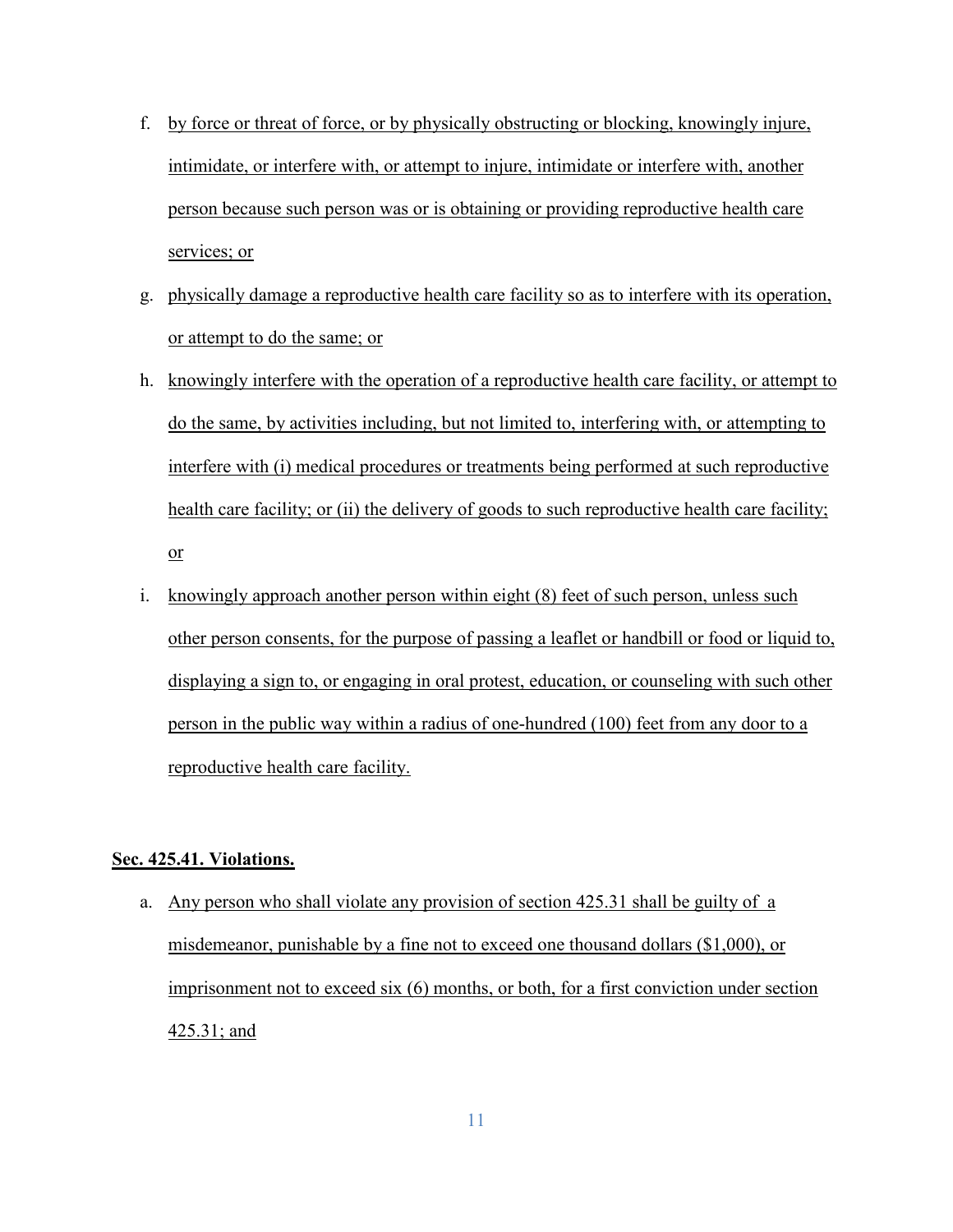b. For a second and each subsequent conviction under section 425.31, the penalty shall be a fine not to exceed five thousand dollars (\$5,000), or imprisonment not to exceed one (1) year, or both.

#### **Sec. 425.51. Civil cause of action.**

Where there has been a violation of section 425.31, any person whose ability to access the premises of a reproductive health care facility has been interfered with, and any owner or operator of a reproductive health care facility or owner of a building in which such facility is located, and any employee, paid or unpaid, and any volunteer working for such facility, and any invitee, may bring a civil action in any court of competent jurisdiction, within five years of such violation, for any or all of the following relief: injunctive relief; actual damages suffered as a result of such violation, including, where applicable, damages for pain and suffering and emotional distress; treble the amount of actual damages suffered as a result of such violation; and attorney's fees and costs.

# **Sec. 425.61. Civil action by County of Westchester.**

The County Attorney may bring a civil action on behalf of the County, in accordance with the provisions of Sec. 158.11(3) of the Laws of Westchester County, in any court of competent jurisdiction for injunctive and other appropriate equitable relief in order to prevent or cure a violation of section 425.31.

## **Sec. 425.71. Joint and several liability.**

If it is found, in any action brought pursuant to the provisions of this chapter, that two (2) or more of the named defendants acted in concert pursuant to a common plan or design to violate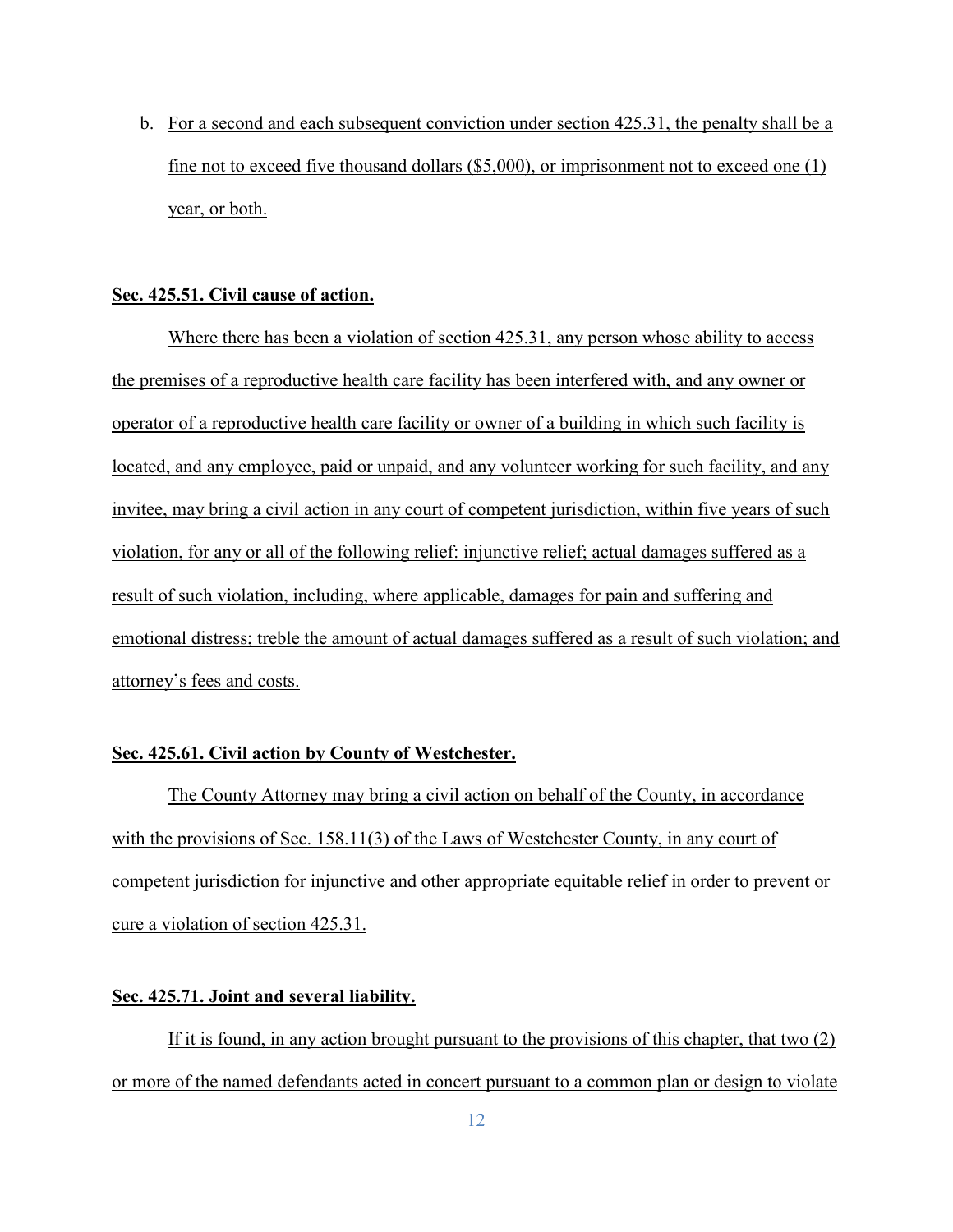any provision of section 425.31, such defendants shall each be held jointly and severally liable for any fines or penalties imposed or any damages, costs, and fees awarded.

# **Sec. 425.81. Construction.**

- a. No provision of this chapter shall be construed or interpreted so as to limit the right of any person or entity to seek other available criminal penalties or civil remedies, including either the Attorney General for the State of New York or the District Attorney for the County of Westchester.
- b. No provision of this chapter shall be construed or interpreted so as to prohibit expression protected by the First Amendment of the Constitution of the United States or section eight of article one of the Constitution of the State of New York.
- c. No provision of this chapter shall be construed or interpreted so as to limit the lawful exercise of any authority vested in the owner or operator of a reproductive health care facility, the owner of the premises in which such a facility is located, or a law enforcement officer of Westchester County or of any municipality within Westchester County, or of New York State or the United States, acting within the scope of such person's official duties.

# **Sec. 425.91. Severability.**

If any clause, sentence, paragraph, section, or part of this Local Law shall be adjudged by any court of competent jurisdiction to be invalid, such judgment shall not affect, impair, or invalidate the remainder thereof, but shall be confined in its operation to the clause, sentence, paragraph, section, or part thereof directly involved in the controversy in which such judgment shall have been rendered.